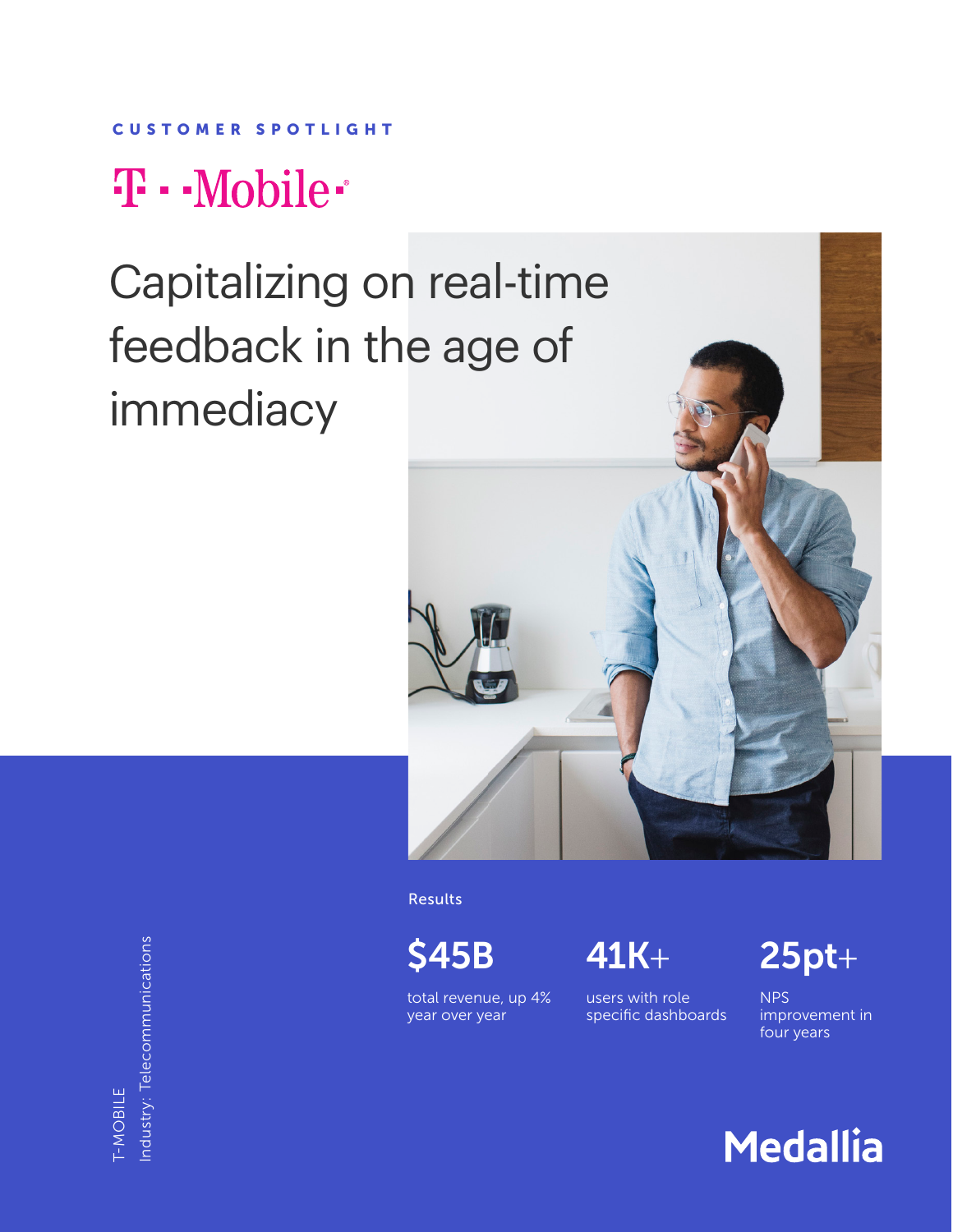# medallia.com/customers medallia.com/customers

### **SUMMARY**

- On a mission to "Change wireless for good," T-Mobile overhauled its approach to customer care using a Team of Experts model.
- T-Mobile set a goal to develop excellent systems, services, products, and procedures to effectively listen to customers, acknowledge and deeply understand pain points, and efficiently solve their issues.
- Now, using Medallia, everyone in the organization – from the frontline to the CEO – can hear about customer experiences in real time.
- By adopting a new approach to customer experience, T-Mobile dramatically accelerated the path from customer pain point to solution - one of their biggest "Un-carrier Moves" yet.

### Changing wireless for good

Rallying around the goal of "Changing wireless for good," T-Mobile set out to shift the entire telecommunications industry to greater customer-centricity. As part of this, the company overhauled its approach to working with customers that contact customer care. In common with most providers at the time, T-Mobile had been using IVR, an automated system with lengthy audio menus and pre-recorded help messages. Inbound calls were assigned at random to thousands of care agents, with the key success metric being reduced call duration, since shorter calls were seen to represent lower cost. Customers were also often transferred to different agents depending on the issue, such as, if the call was related to a financial concern, the client would be transferred to a financial care call center. Customers gave feedback that while the care agents expressed concern and interest in solving their problems, they weren't

equipped with the information or power to do so, often resulting in several transfers or repeat calls for the same problem.

T-Mobile set in motion a bold new approach: to prioritize customer satisfaction over cost as the key indicator of performance, not only in the customer care department but throughout the entire enterprise. Ultimately, the goal was to develop such excellent systems, services, products, and procedures that customers wouldn't need to call in the first place. But when they did have to call, the care team pivoted to a new focus on listening intently to customers, acknowledging and deeply understanding their pain points, and with the goal of resolving the customer issue on the first call.

### **"**

Our goal was to meet our customers where and how they wanted to engage with us. Medallia offered a few things that were different from our previous tool, such as SMS messaging versus just calling a customer or sending an email.

### Denise Vidal

Senior Director, Frontline & Customer Experience, T-Mobile

The Team of Experts model was unleashed to tackle these goals. Within T-Mobile, a Team of Experts is a cross-functional customer service team. Each one serves a specific pool of customers in a given community, with knowledge relevant to the region – from current weather, to network status, to special offers. A Team of Experts operates like a small business, with its own customer satisfaction targets and profit and loss responsibilities. In addition to frontline care agents, a single team has managers, coaches, and Experts dedicated to resolving more advanced technical issues and questions.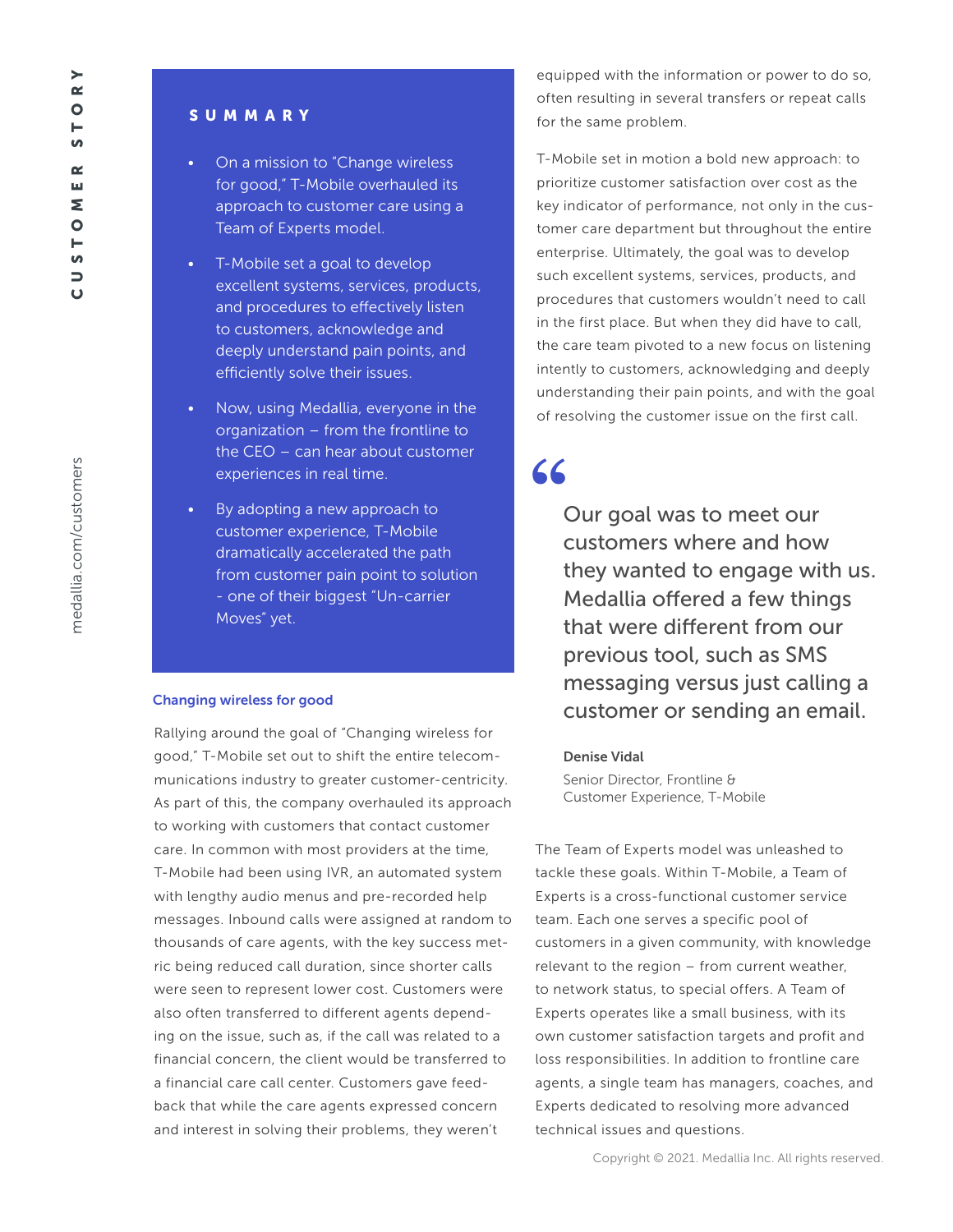For the model to succeed, T-Mobile needed a set of tools that would give their Teams of Experts the agility to identify, address, and solve customer pain points as soon as they arise. The company's team-oriented way of working also demanded collaborative, transparent, democratic access to the customer voice.

Customer feedback and metrics are delivered instantly to solve problems in the moment, and to implement changes that will prevent problems from reoccurring in the future. Now, with Medallia Experience Cloud, everyone in the organization – from the frontline to the CEO – can hear about customer experiences in real time. Every Team of Experts monitors the health of their customer interactions using shared Medallia dashboards and verbatim customer comments.

### **"**

Medallia gave us the chance to align with who we wanted to be. Customer experience was rigid before, and this allows us to be more in the game. It's ingrained in our culture now in a way it really never was before.

#### Susanna Hadley

Senior Manager, Quality Experience Programs & Tools, T-Mobile

T-Mobile designs feedback interactions using Medallia, distributing them via a combination of platforms – using SMS and email – depending on how the customer prefers to communicate.

Feedback conversations are designed to be brief and straightforward. Collaboration across teams makes it easy to identify information that's already available internally, so superfluous questions can be omitted to make life simpler for the customer. When specific business questions arise that the standard feedback forms can't address, the platform gives teams the power to make changes or develop ad hoc surveys on the fly, without needing to raise an IT ticket or go through a long development process.

Care teams use Medallia Text Analytics to surface issues before they escalate. For instance, a set of churn-risk topics indicates when a customer is likely to switch to a different provider so preventative actions can be taken.

#### Driving customer-centric action

T-Mobile's customer-centric mindset has accelerated the path from customer pain point to solution. By using Medallia Conversations' intelligent two-way SMS, dynamic surveys can be deployed within minutes of the experience so they're relevant and timely. Response rates for two-way SMS have increased to 13%, with some ad hoc surveys approaching a 50% response rate. Now design, implementation, and reporting can happen quickly – and insights immediately get into the hands of team members who can make use of them.

In the past, not all of the IVR responses were transcribed, and reporting was conducted weeks or months after experiences – which meant that there was a long lag between the customer's experience, data capture, and results distribution. In essence, the company could only develop insights in hindsight, diminishing the likelihood that feedback would actually drive improvements. Now with Medallia, 41,000 users with rolespecific dashboards to see trends and take action immediately, rather than having to wait for reporting at the end of a feedback cycle.

 $\geq$  $\sim$